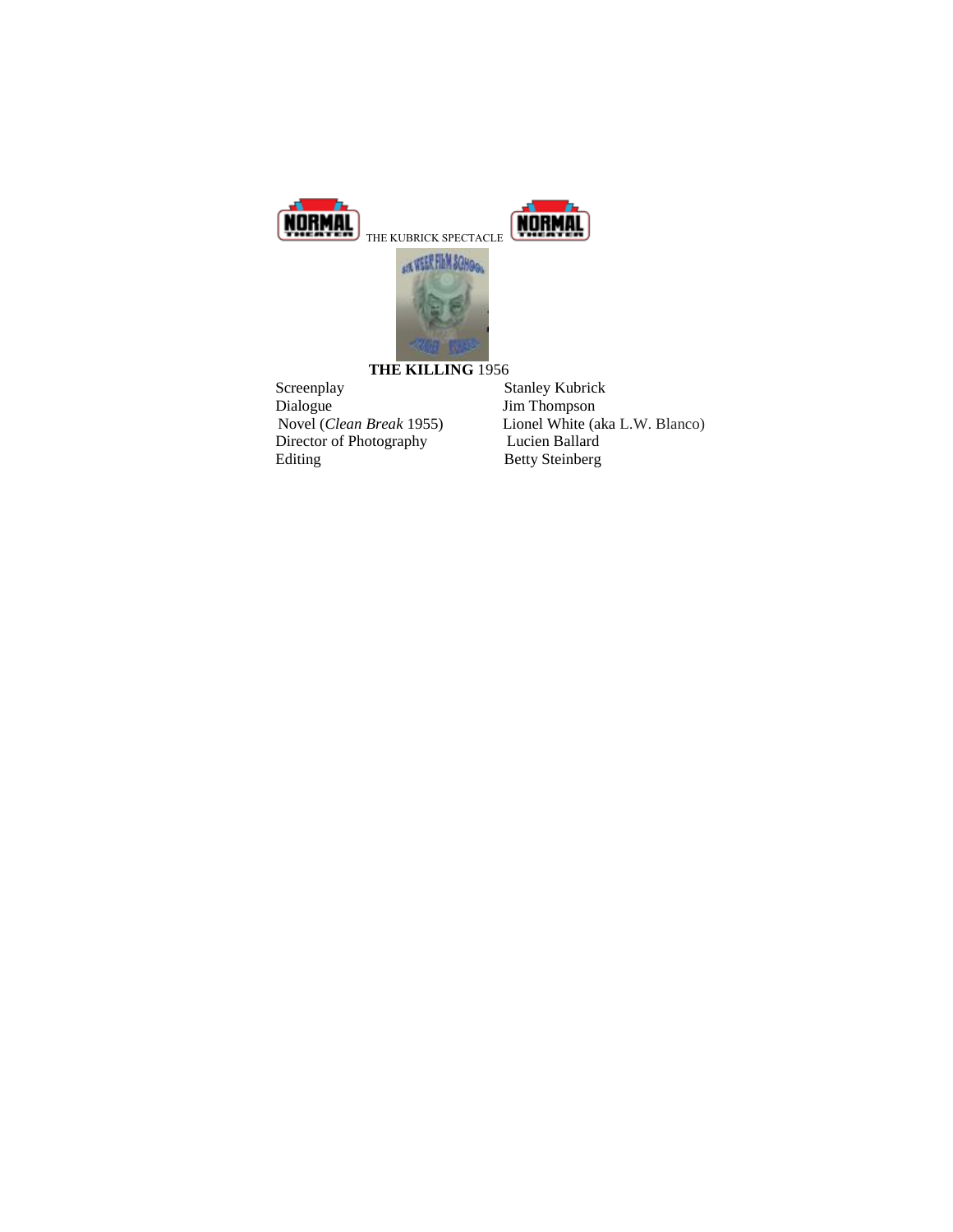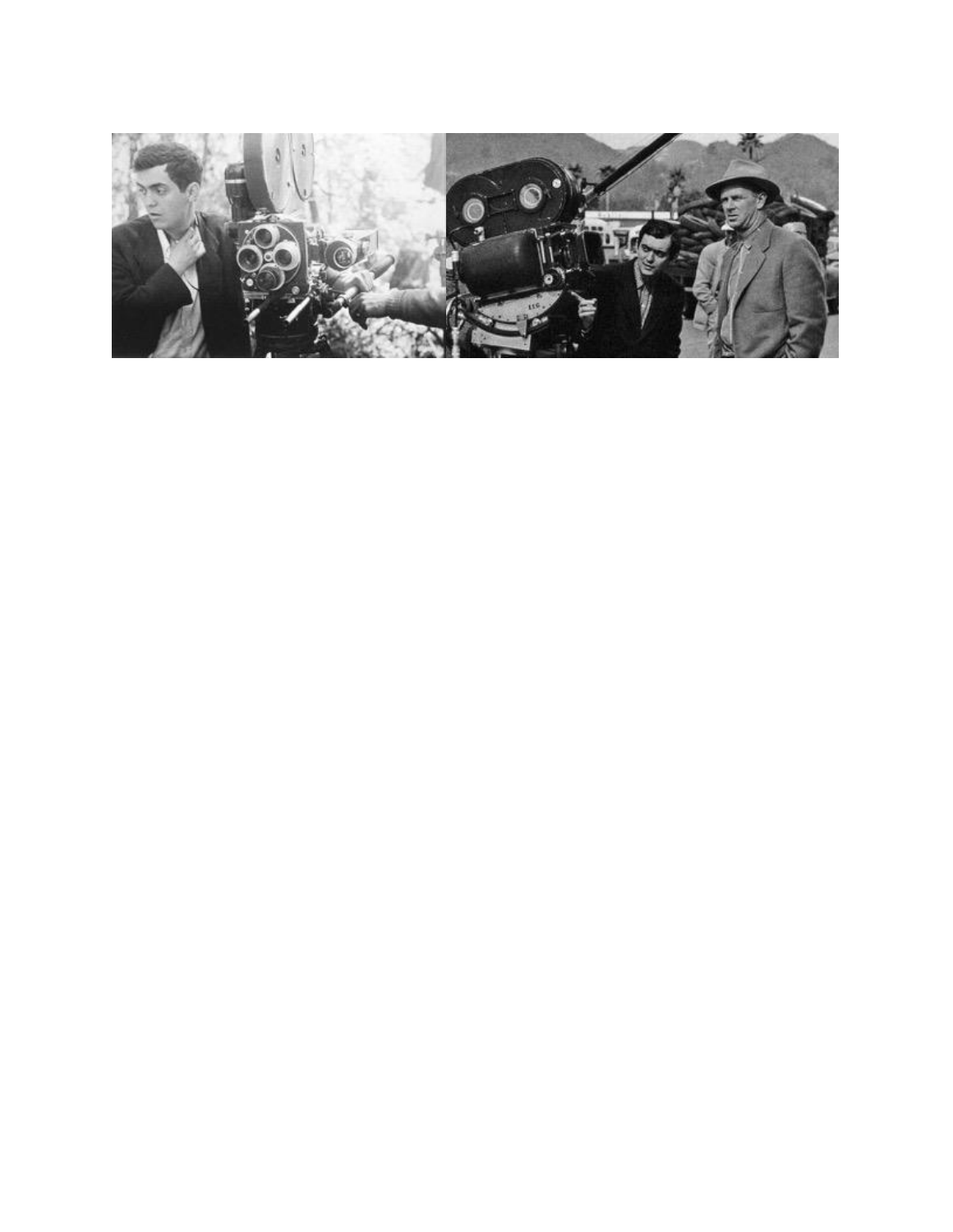## Onlooker Rodney Dangerfield (split second & uncredited)

The Killing

overwritten narration—Kubrick trademark Daring methodical bank heist daring Ritualistic methodical film and clock ticking teases repeating--pleasure delayed Also mimics filmmaking on shooting out of sequence KUBRICK keeps pushing back the clock cresting more anxiety and anticipation shock cuts mixed with lap dissolves and the dark for unusual few seconds why? Surrogate dad Michael O'Reilly let's go off together –rejected, gets drunk Two husbands promising money to an inactive wife Edwards Elvis Presley alike 2 Handheld point of view cameras-George murders everybody in the room starting with Vince Edwards and Maurice bar brawl The bird in a cage again obvious but beautiful the way he falls down right into the frame I think there's heat yes there's a panel left to right from George to the parrot and the way his wife smashes her upper torso on the bed as she falls Faye Colleen gray blowing of cash held for a long time spectacular tableau so now The money reads like snow memorable shadows

#### **Acting**

Timothy Carey's psycho killer Sterling Hayden-he was an attractive male once with almost regular Joe appeal?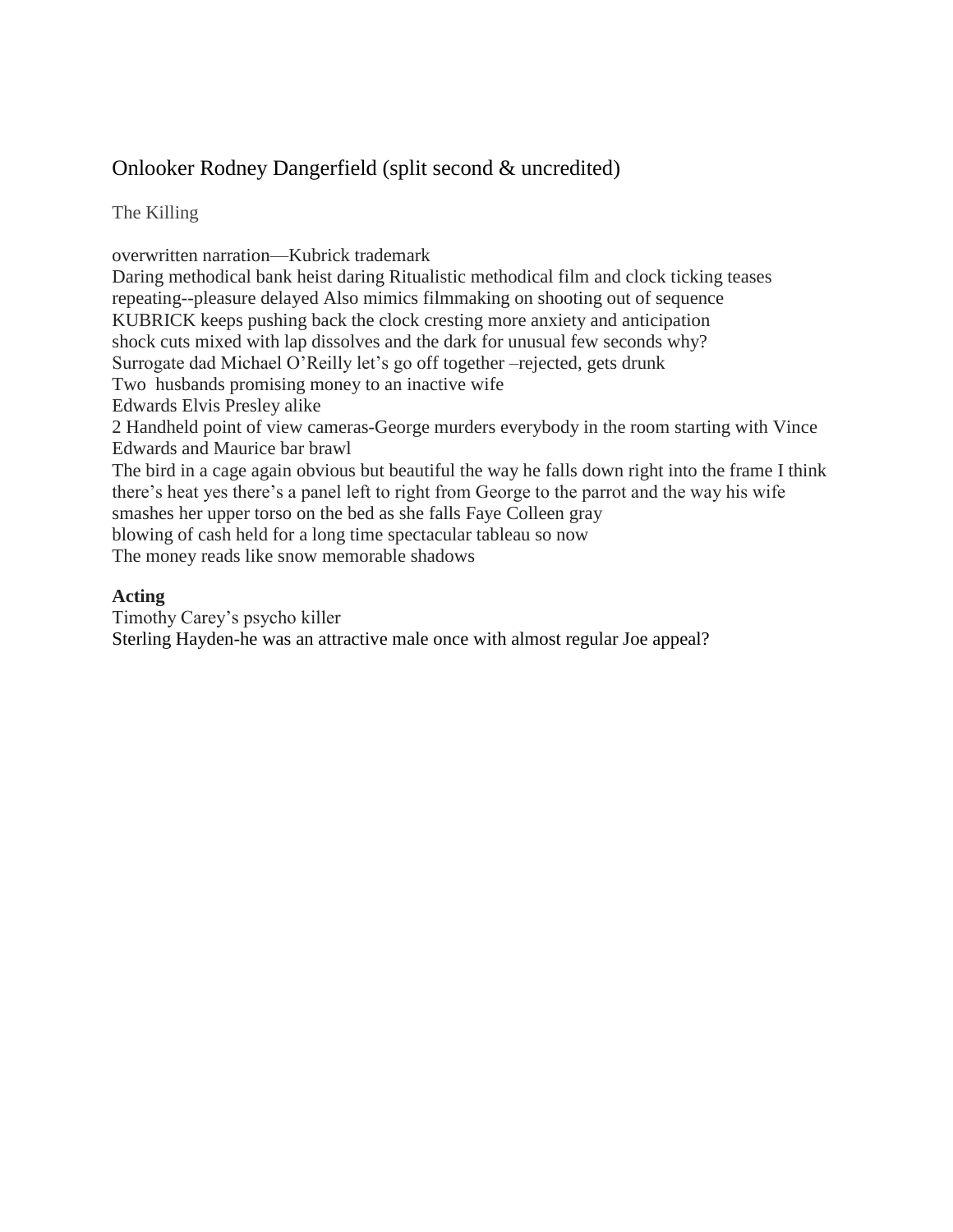WHY? THE CLOWN MASK

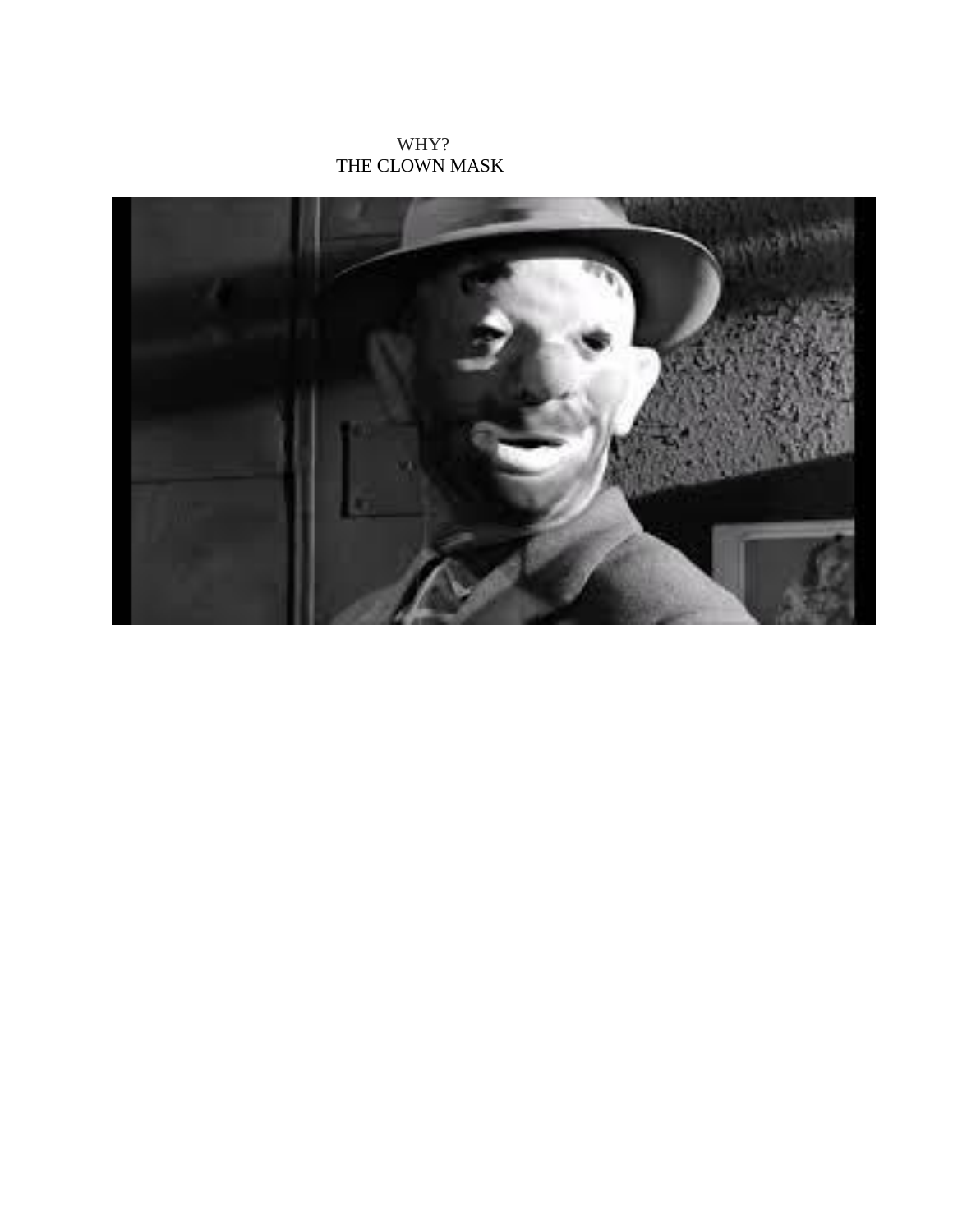

Johnny (STERLING HAYDEN) and Weary Willie (EMMETT KELLY)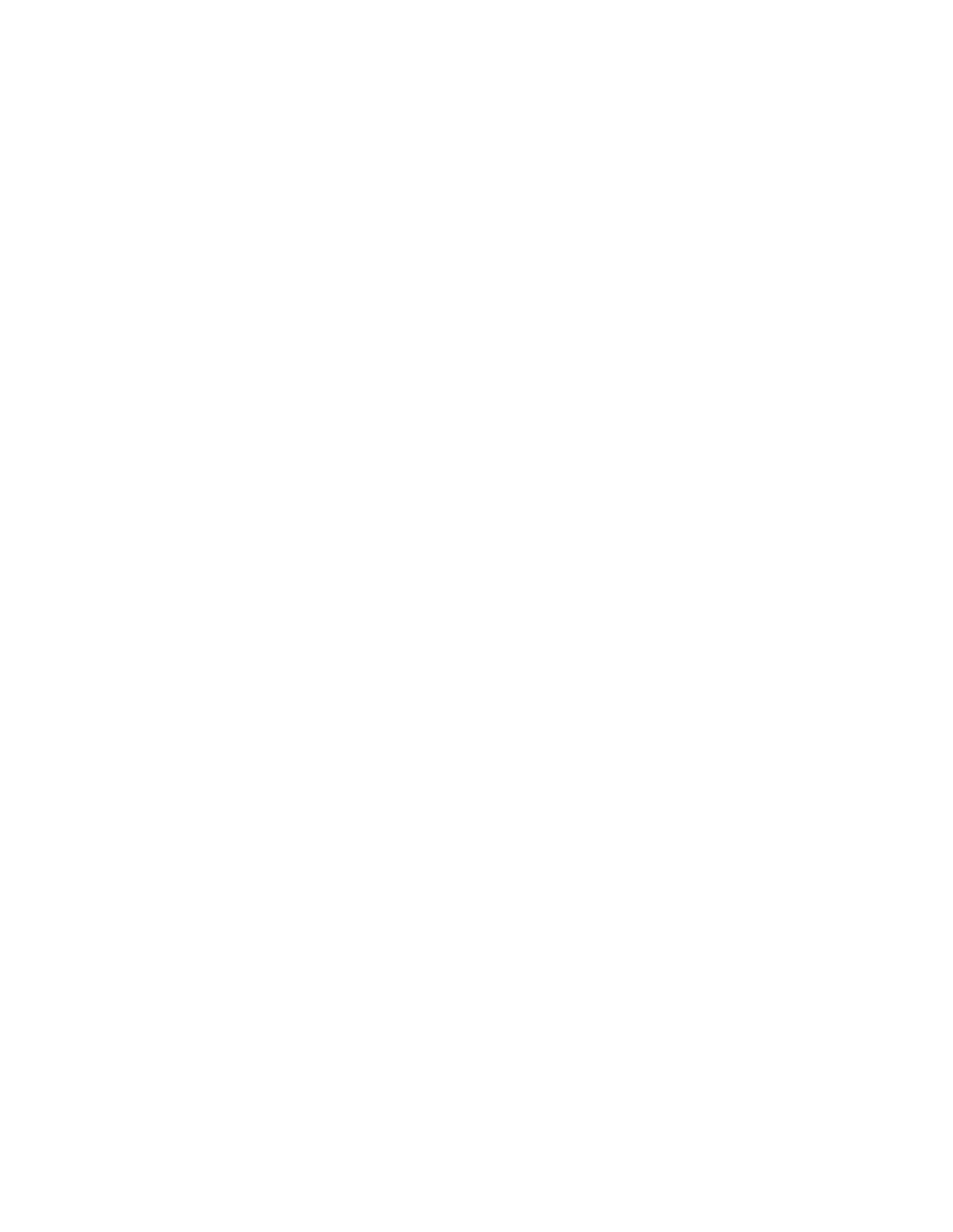

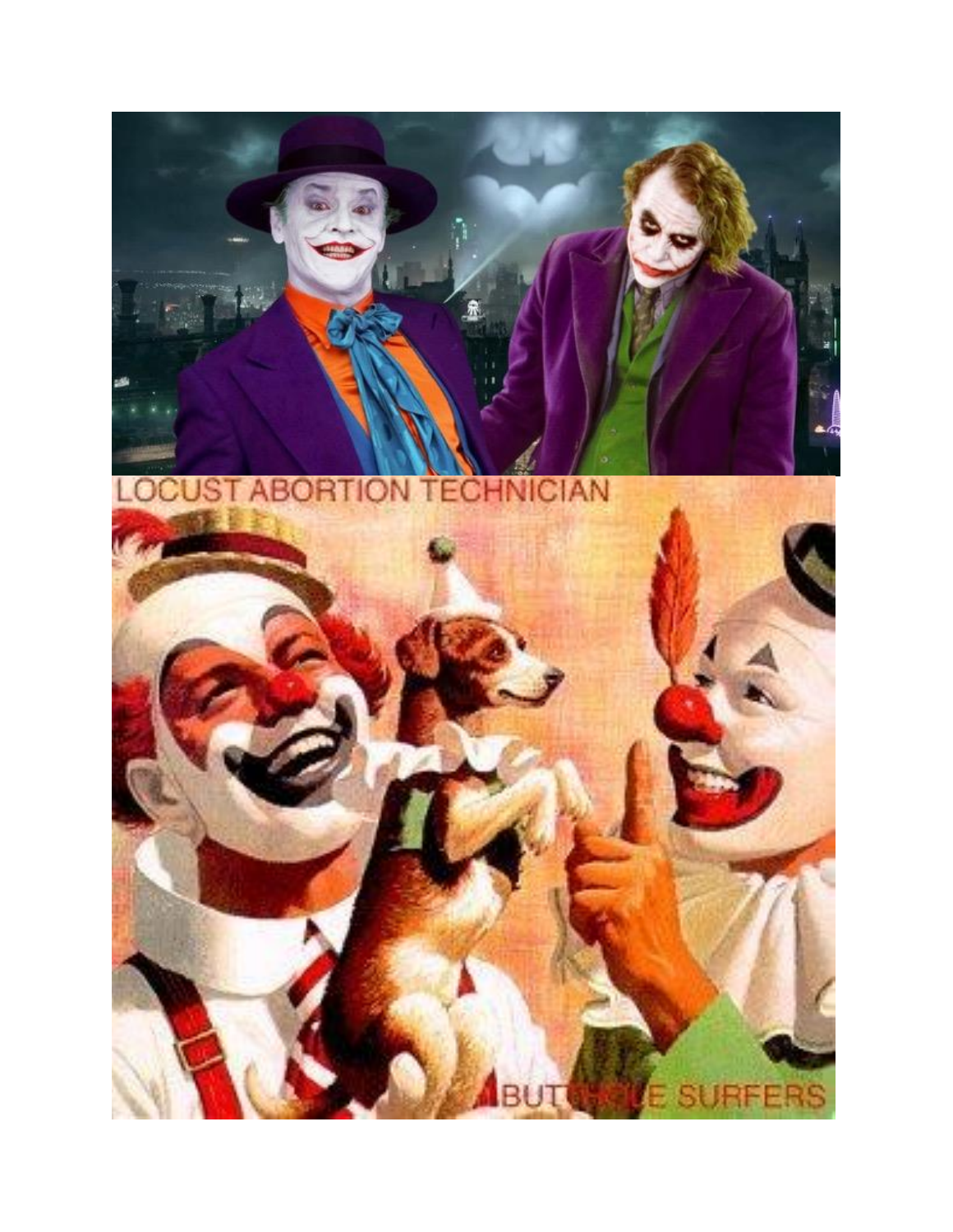

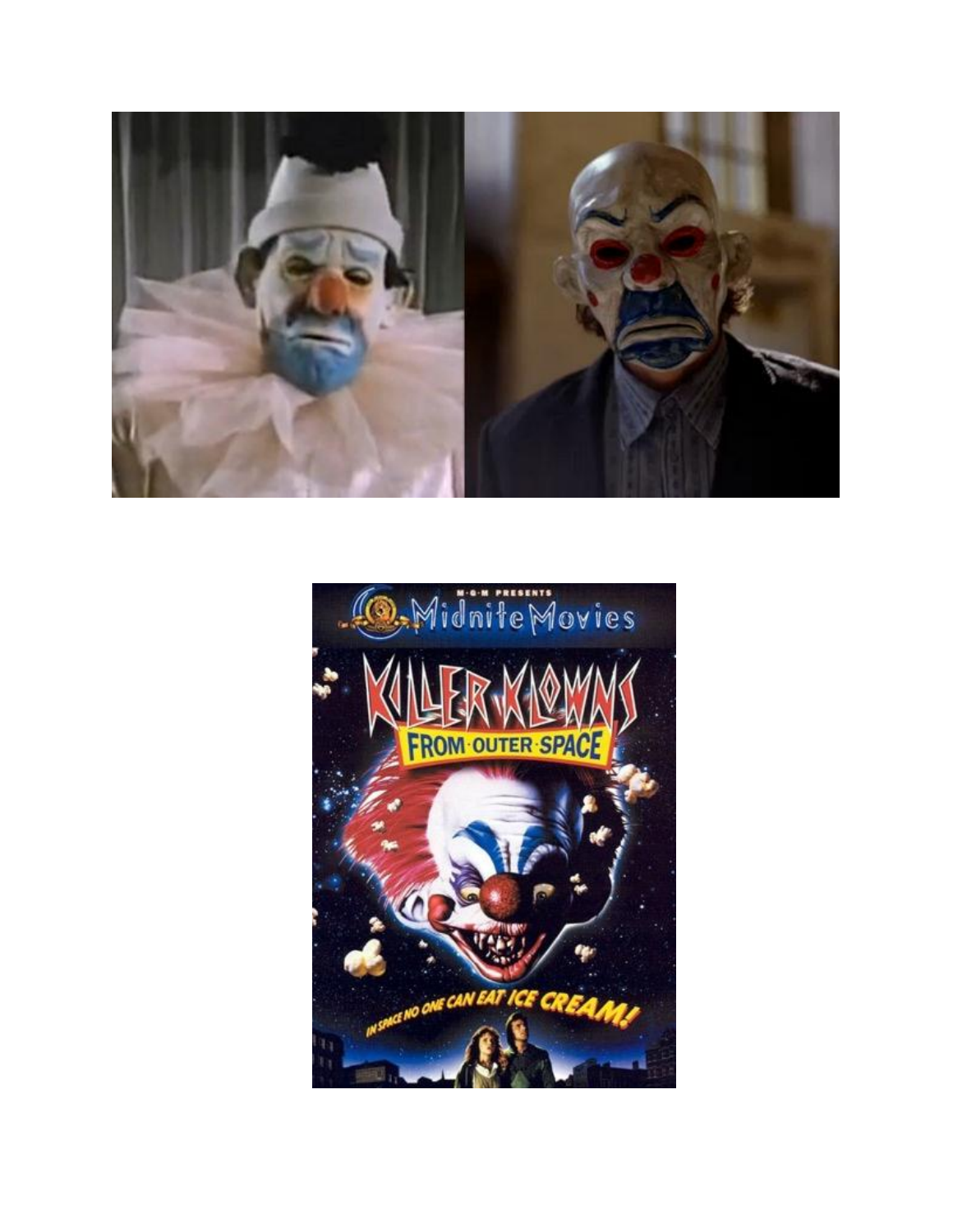#### Killer Klowns from Outer Space

Friday, February 22, 2019  $\frac{1}{2}$ 

When teenagers Mike and Debbie see a comet crash outside their sleepy small town, they investigate and discover a pack of murderous aliens who look very much like circus clowns. They try to warn the local authorities, but everyone assumes their story is a prank. Meanwhile, the clowns set about harvesting and eating as many people as they can. PG-13 / 88 min. Yes, they really made this movie. The Late Show: Because Awesome Movies are Awesome.

| Date: | February 22, 2019                                             |
|-------|---------------------------------------------------------------|
| Time: | 10:00 PM                                                      |
|       | Address: Normal Theater<br>209 W North St<br>Normal, IL 61761 |
| Cost: | \$7 for General Admission, \$5 for<br>Students                |
| Link: | Purchase Tickets In Advance!                                  |



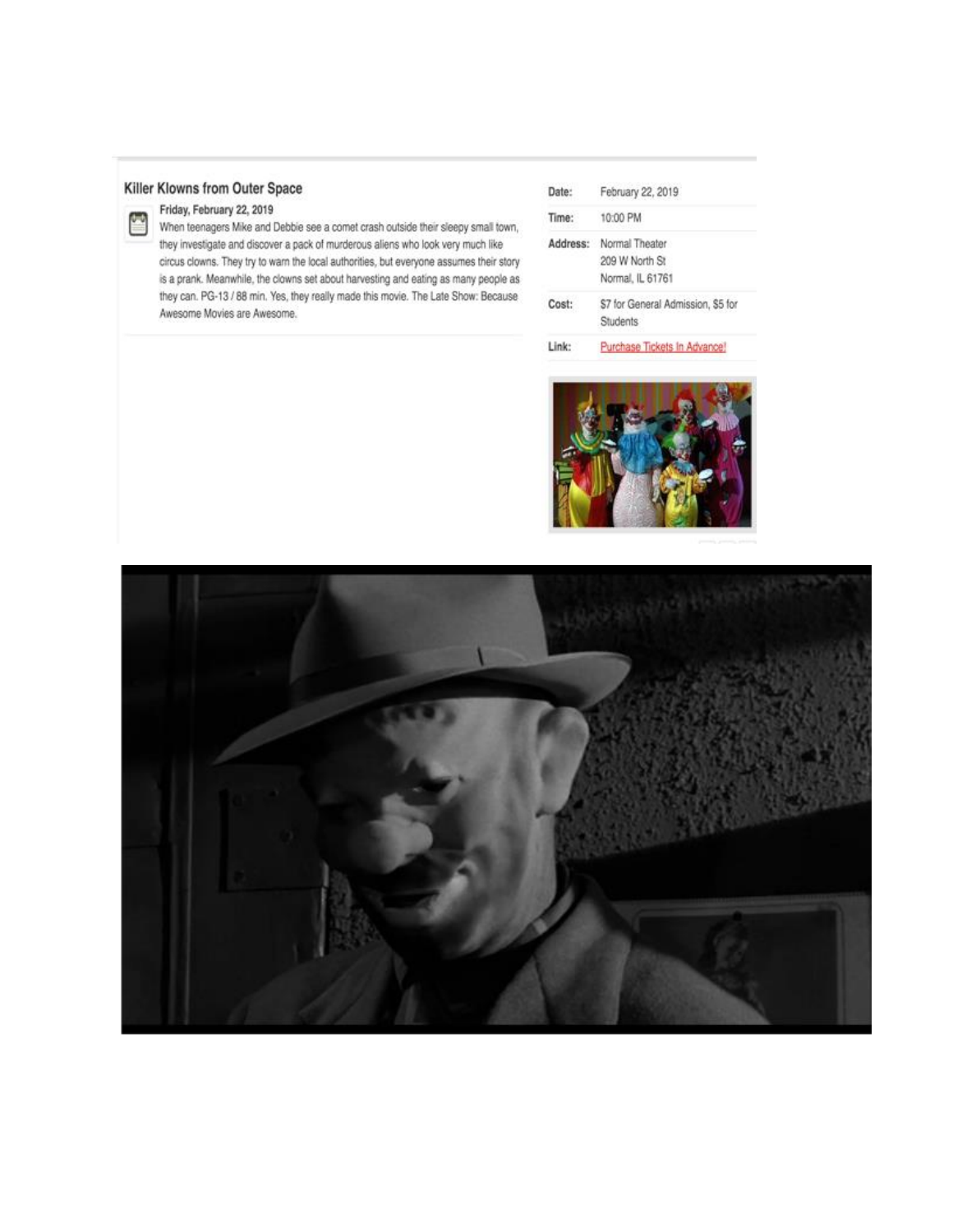

WHY? **coulrophobia** irrational fear of clowns

Shock-Unexpected-deep seated fear of clowns-untrustworthy-behind mask Irish stereotype Paddywhackery Johnny Clay

MAURICE How about some service you stupid looking Irish pig! Pugnacious nose, unshaven St Pat drunk and full of IREland

-------------

UNEXPECTED EXPLICIT ETHNIC NOTIONS-shocking the N-Word 1956 just 3 years after Board v Board

TRACK PARKING ATTENDANT (James Edwards) I brought you some luck. You bet in this race, you might need it.

NIKKI ARCANE (Timothy Carey): Keep your junk and leave me alone, will you? TRACK PARKING ATTENDANT Something wrong?

NIKKI ARCANE You're wrong, **nigger**. Be a nice guy and go on about your business. TRACK PARKING ATTENDANT Sure, boss. Sorry to have bothered you (!)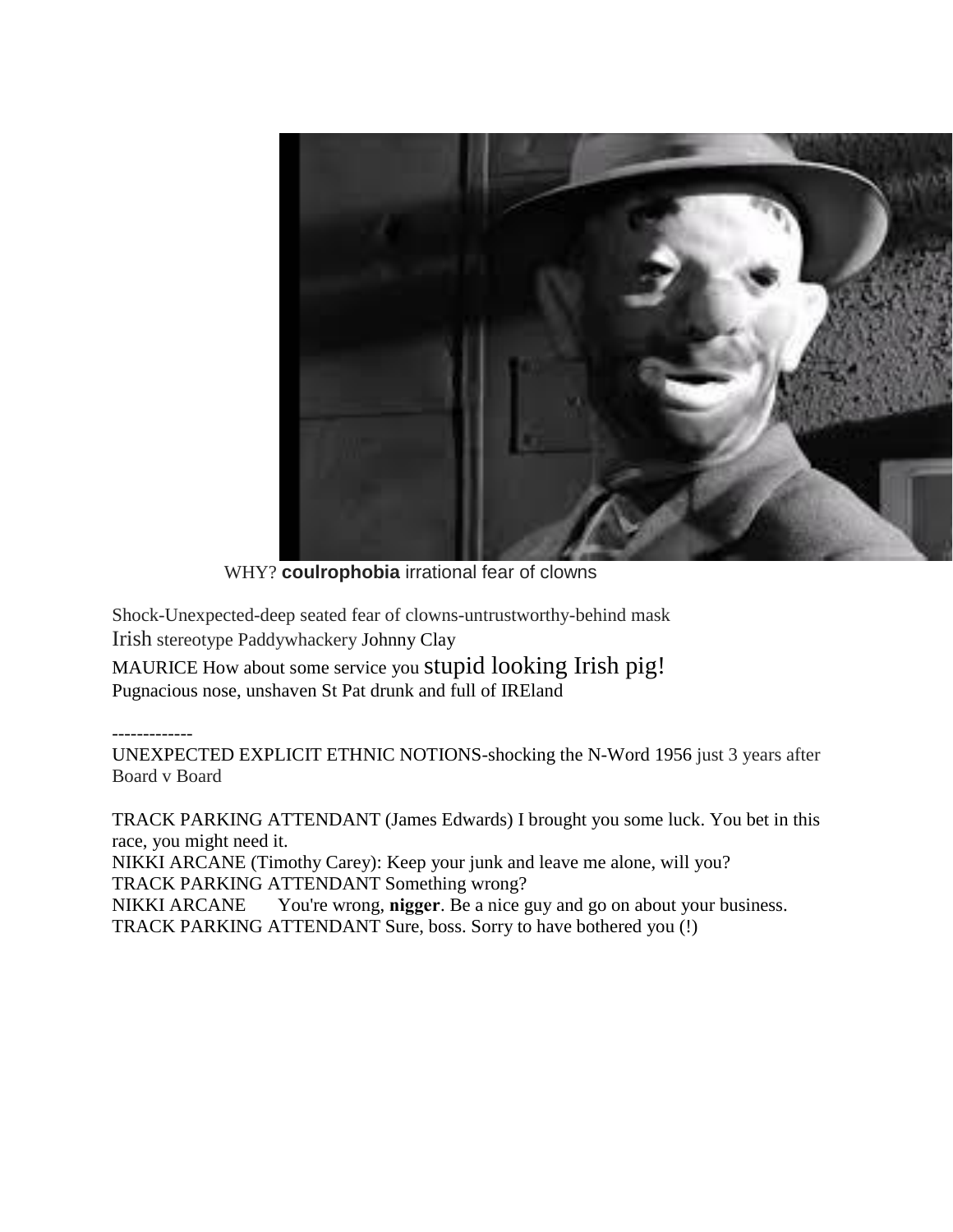

NIKKI ARCANE You're wrong, **nigger**. Be a nice guy and go on about your business.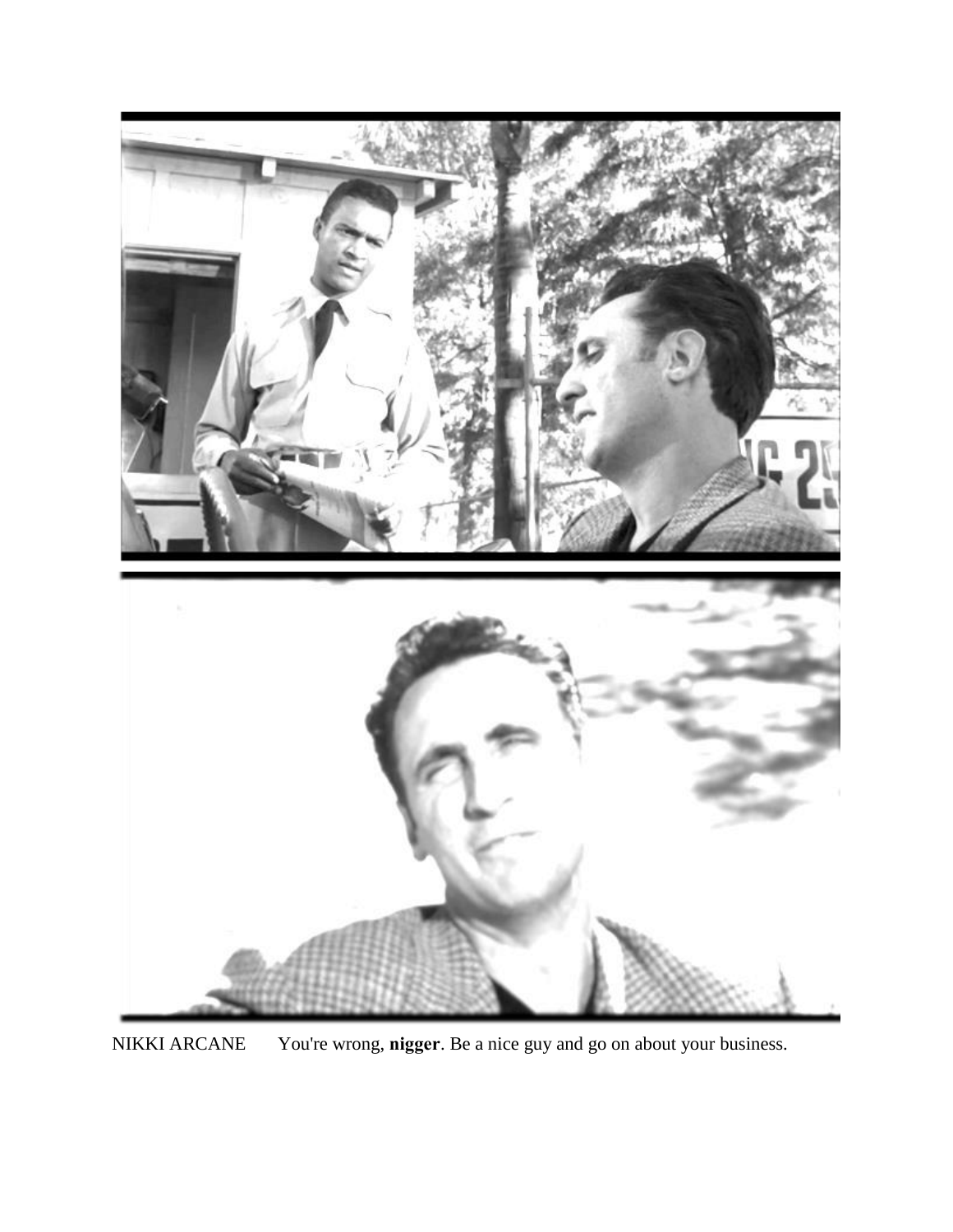

TRACK PARKING ATTENDANT Sure, boss. Sorry to have bothered you (!)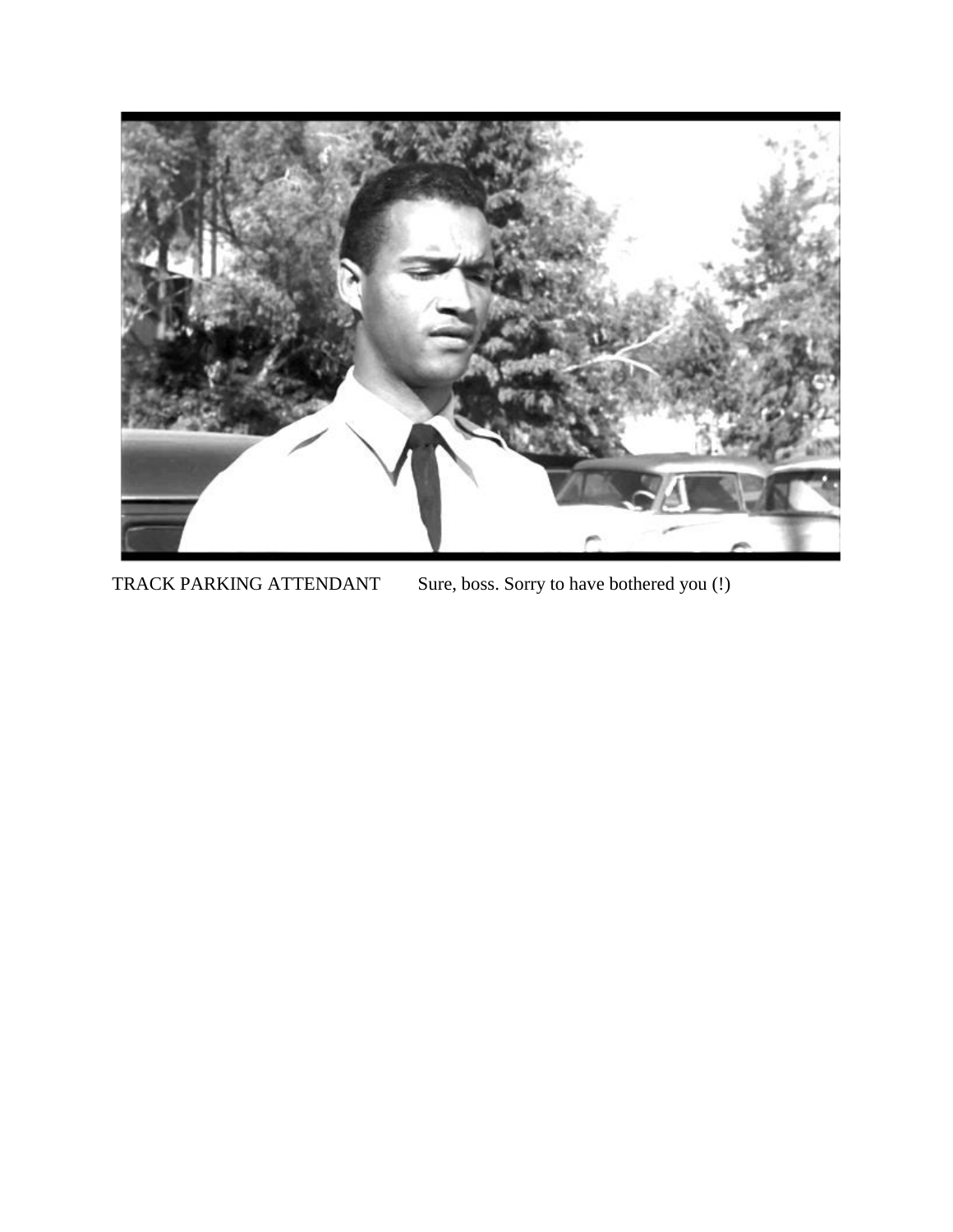

GRADY (Phillip Stone) Did you know, Mr. Torrance . . .that your son. . .is attempting to bring an outside party. . . into this situation? Did you know that? He is, Mr. Torrance.

JACK (Jack Nicholson) Who?

GRADY A **nigger**.

JACK A **nigger**?

GRADY A nigger cook.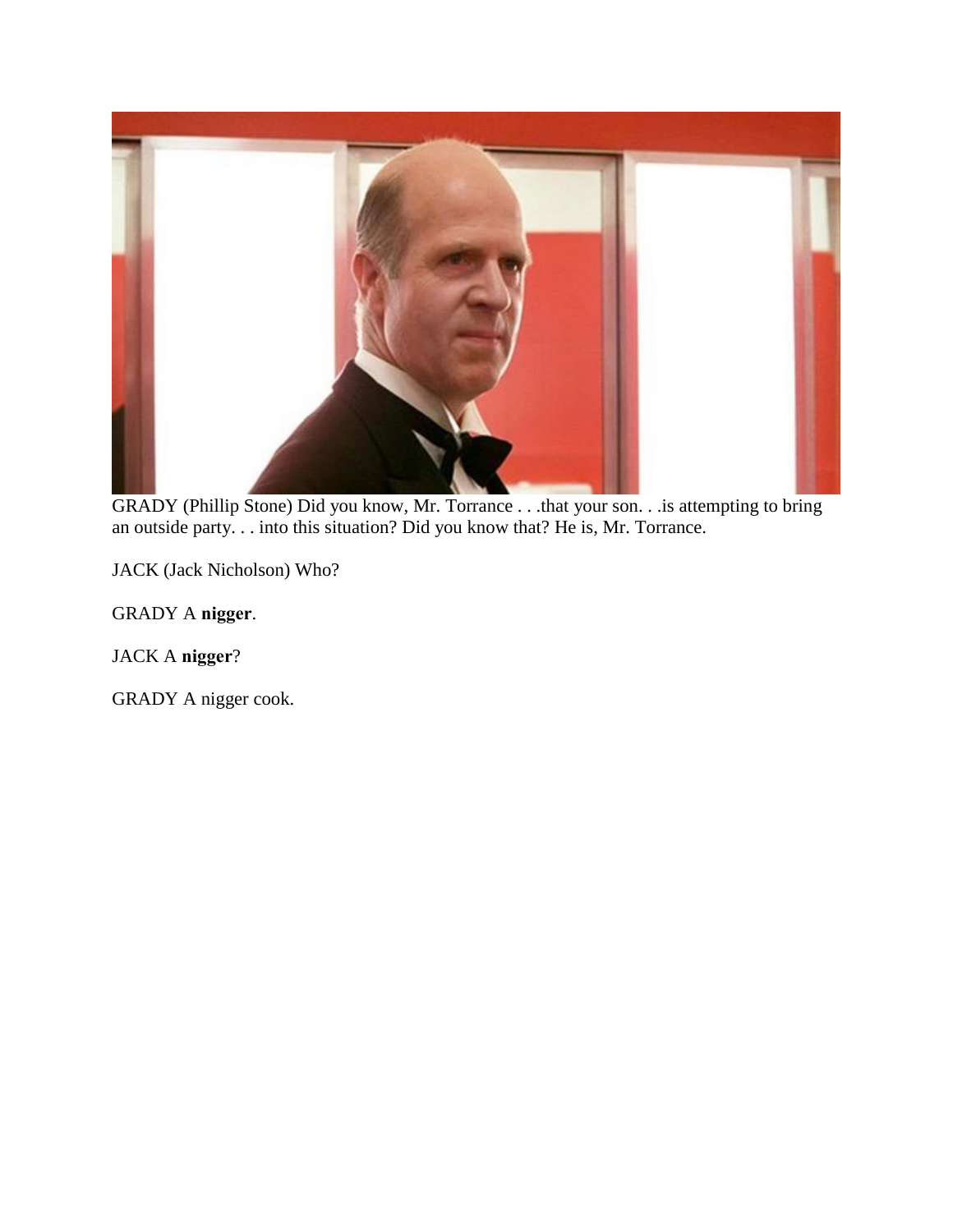# THE DOG & PONY SHOW

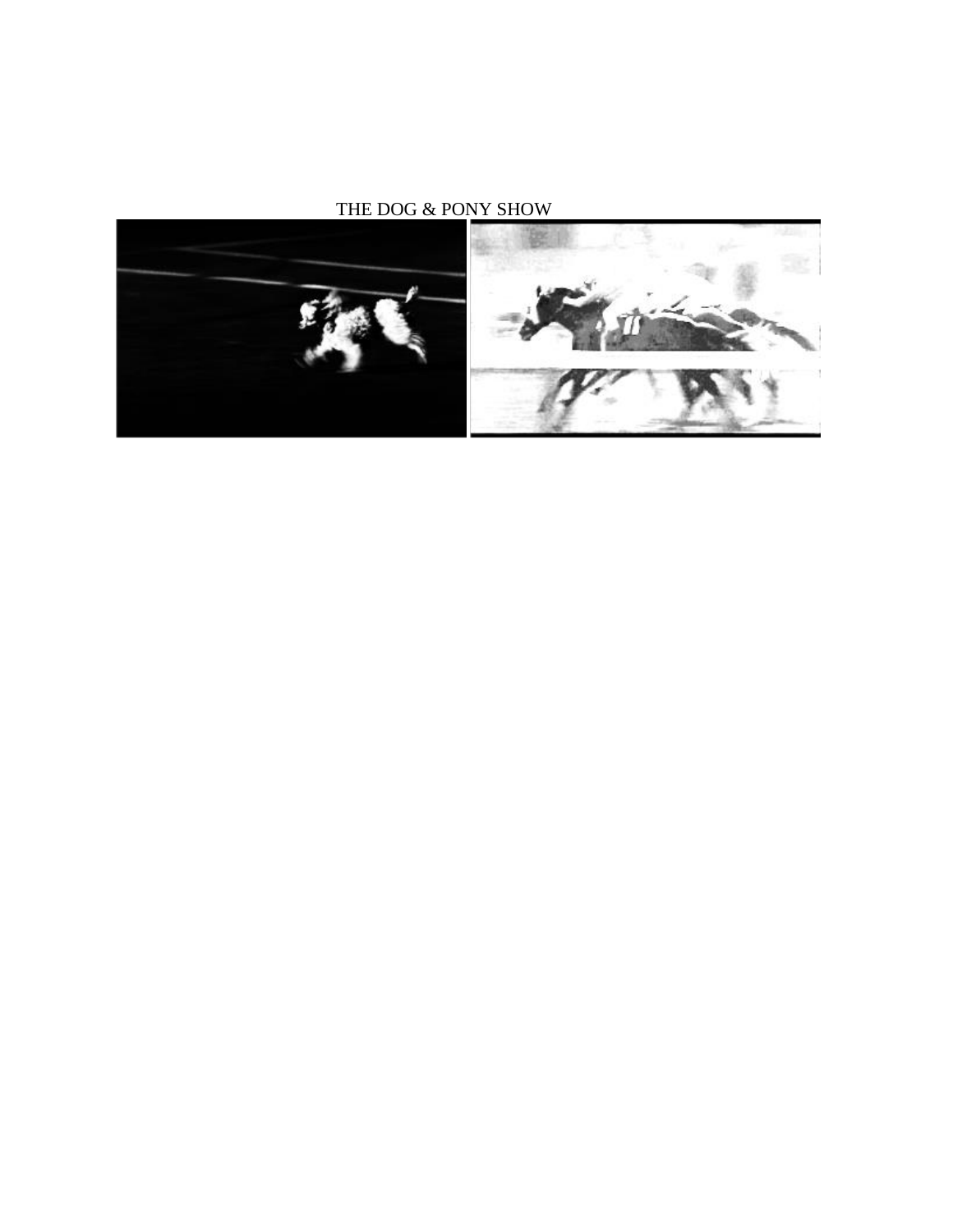

LADY (Cecil Elliott) WITH DOG Sebastian and I are so wex-cited. We haven't seen Daddy sweetums for a wong wong time. Will the nice man wet us wait outside so we can look at the aeropwanes?

MR. GRIMES (James Griffith) Certainly. You can stand outside. We'll be announcing your husband's flight shortly.

LADY He's a sweetums man isn't hims? Let's hurry up real fast and see Daddy come off the airplane.

Nikki Arcane (Timothy Carey) Psycho Killer with puppy-

graphic connection-why?

Irish pig, nigger more than shocking in 1957 just 3 years after Board v Board Mask like Emmett Kelly unshaven Irish loafer clown—why choice?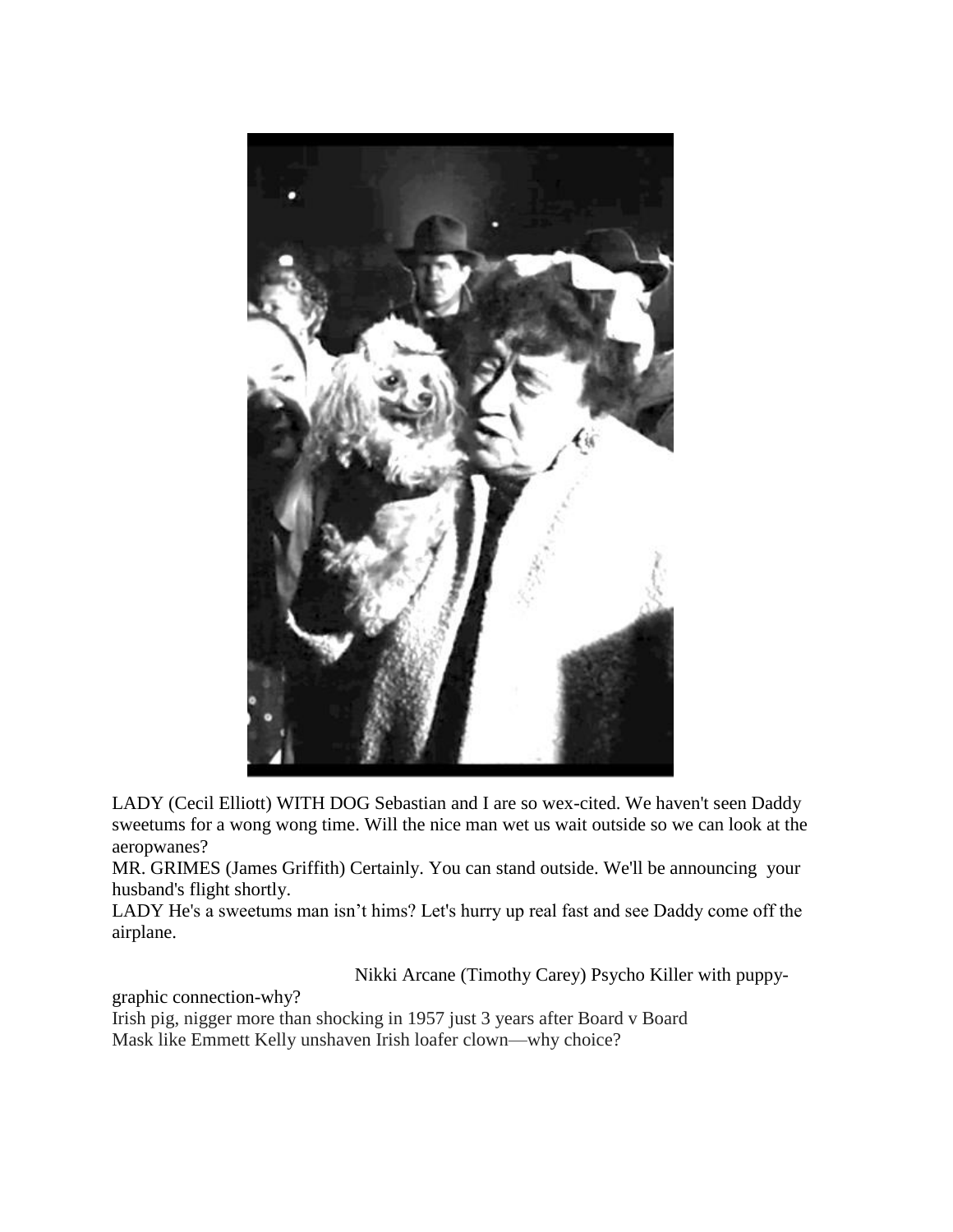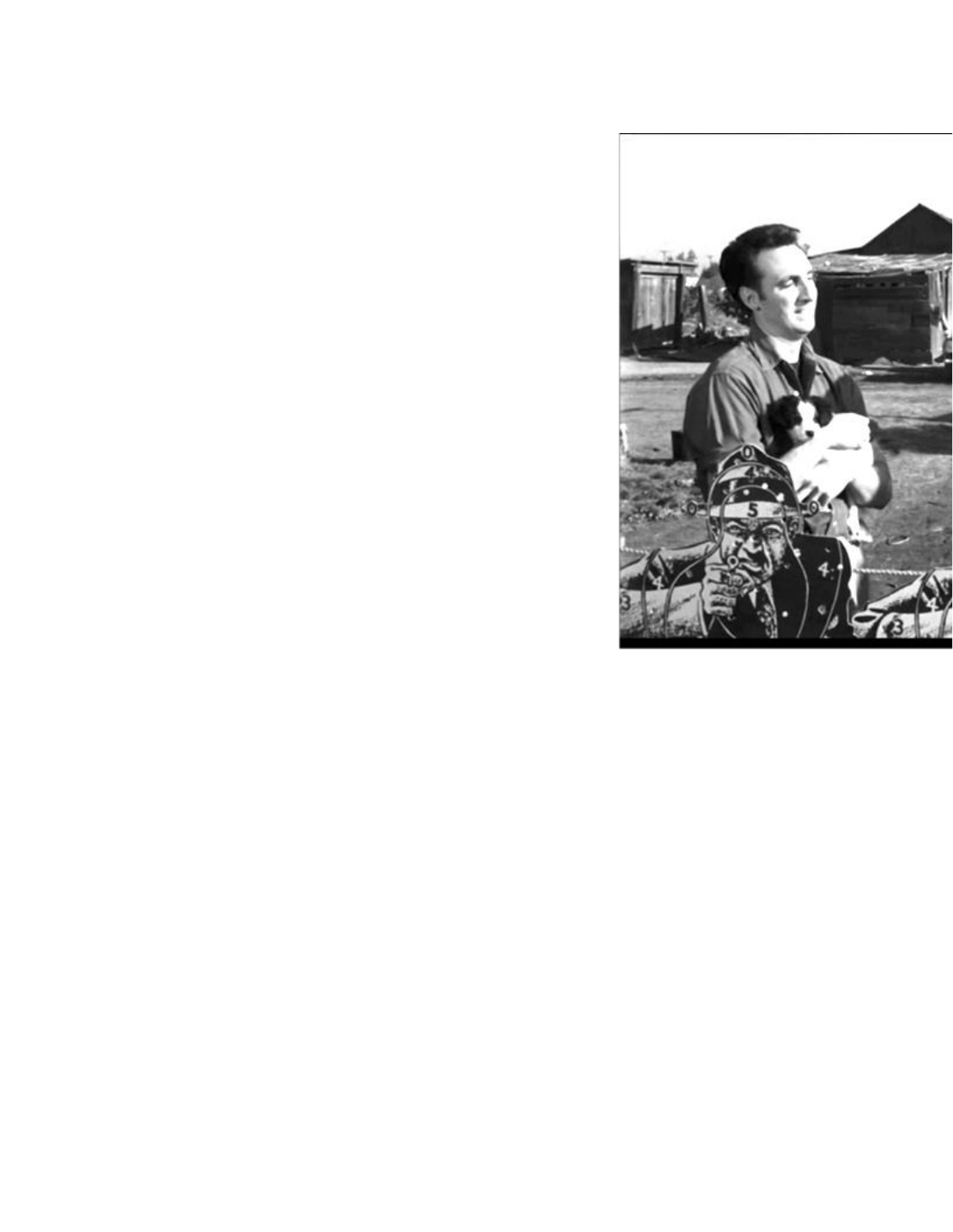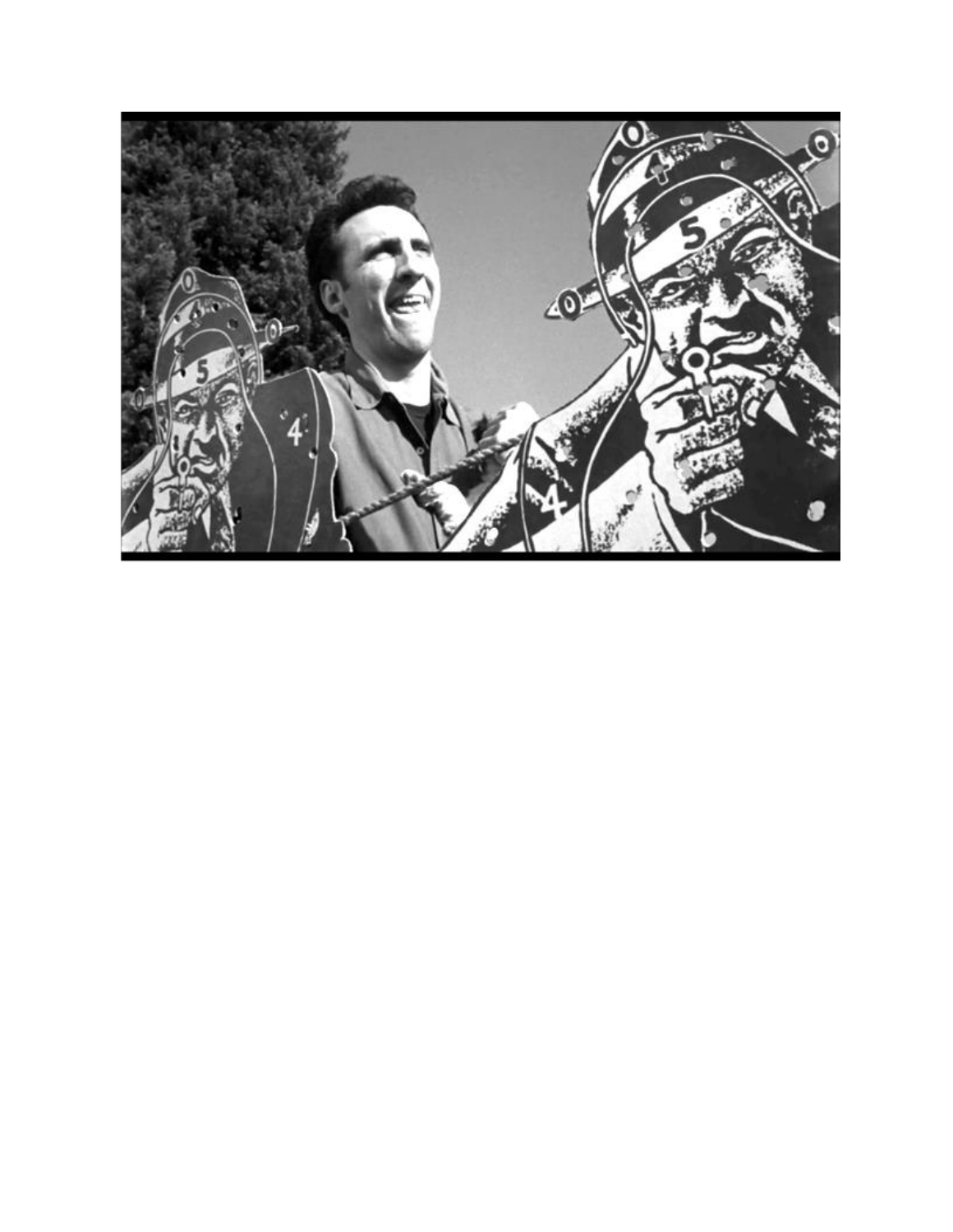

They Shoot Horses Don't They?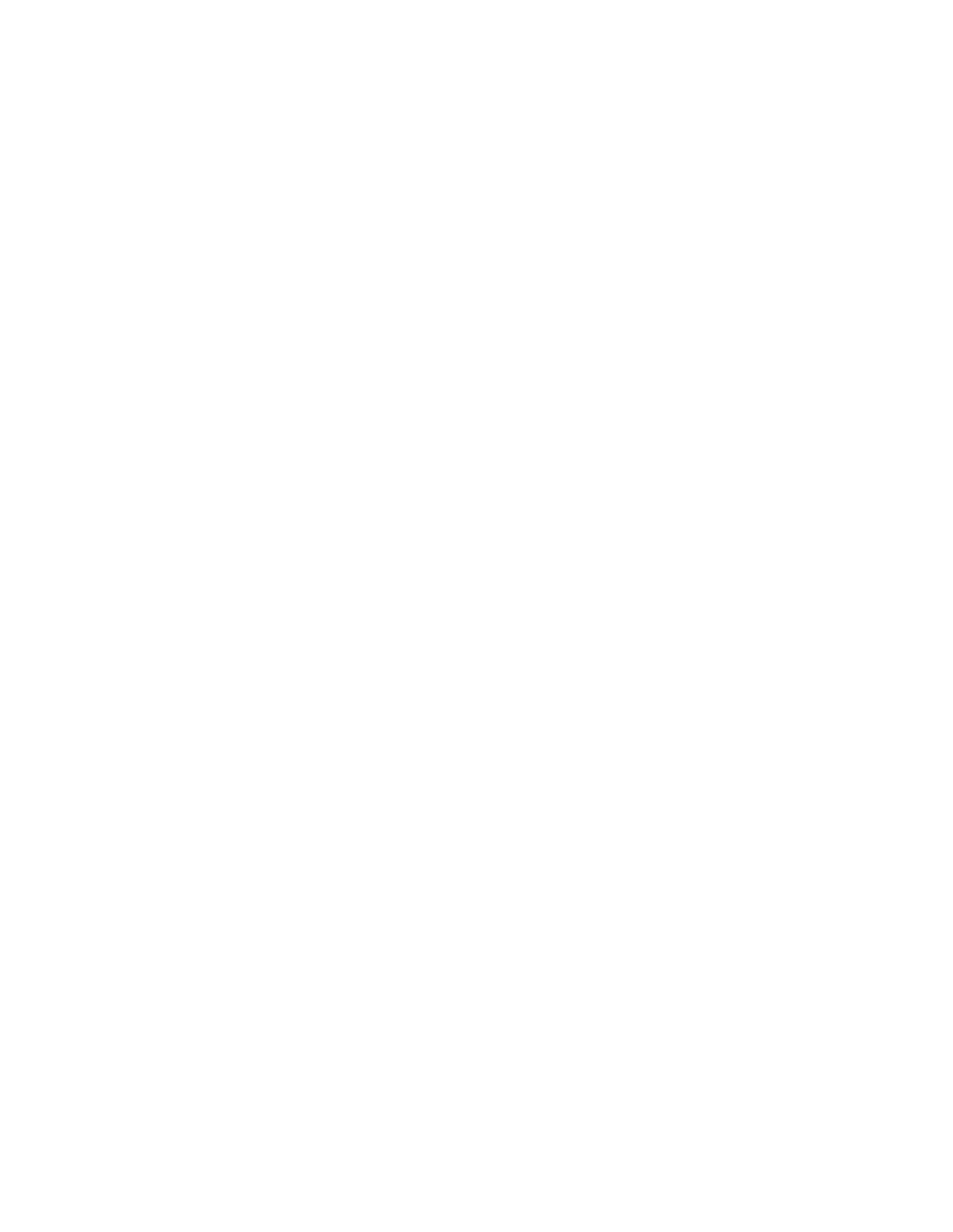### IMPOSING FIGURES



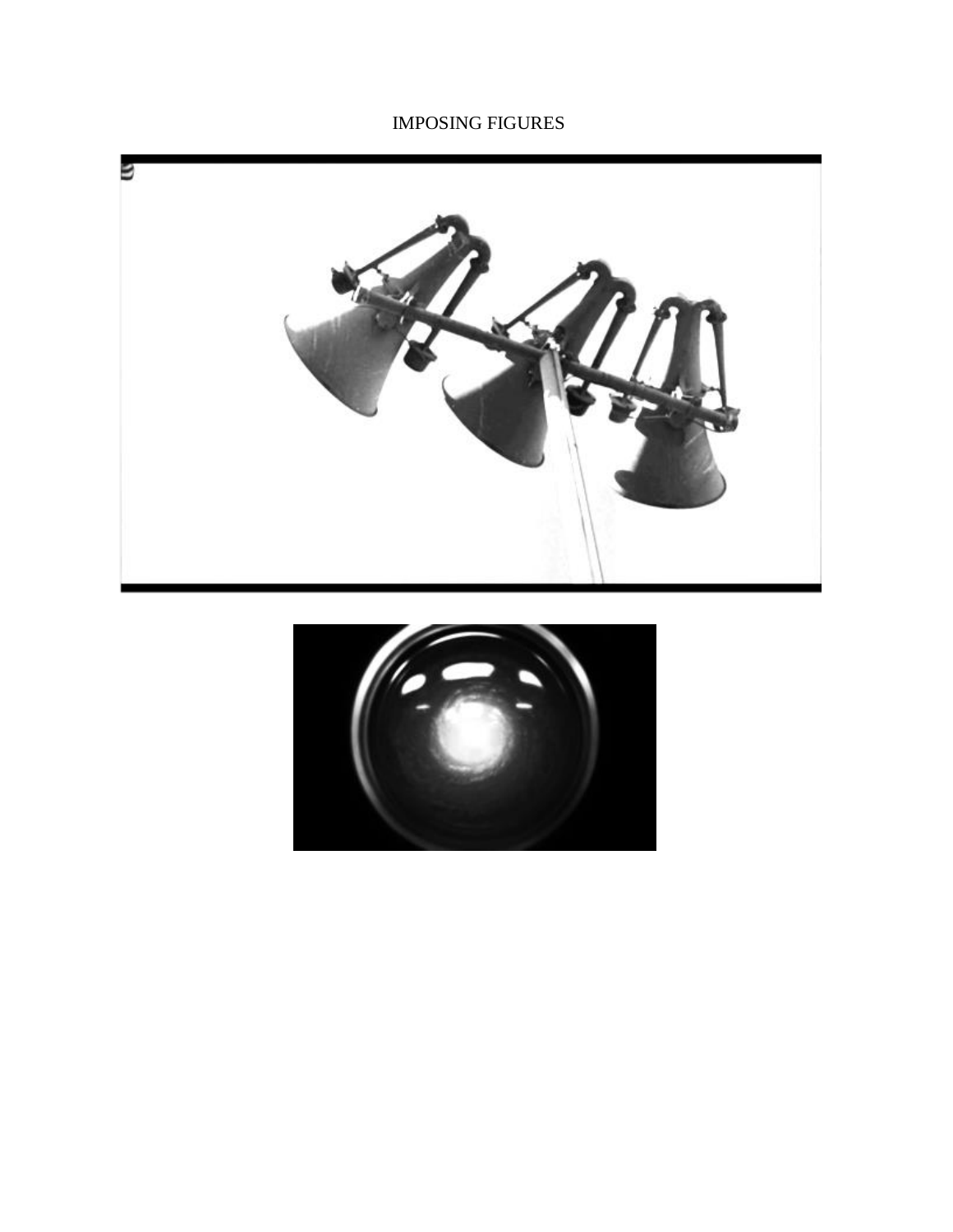# THE CITIZEN KANE SHADOW



Why does Kane step into shadow when signing his Declaration of Principles?